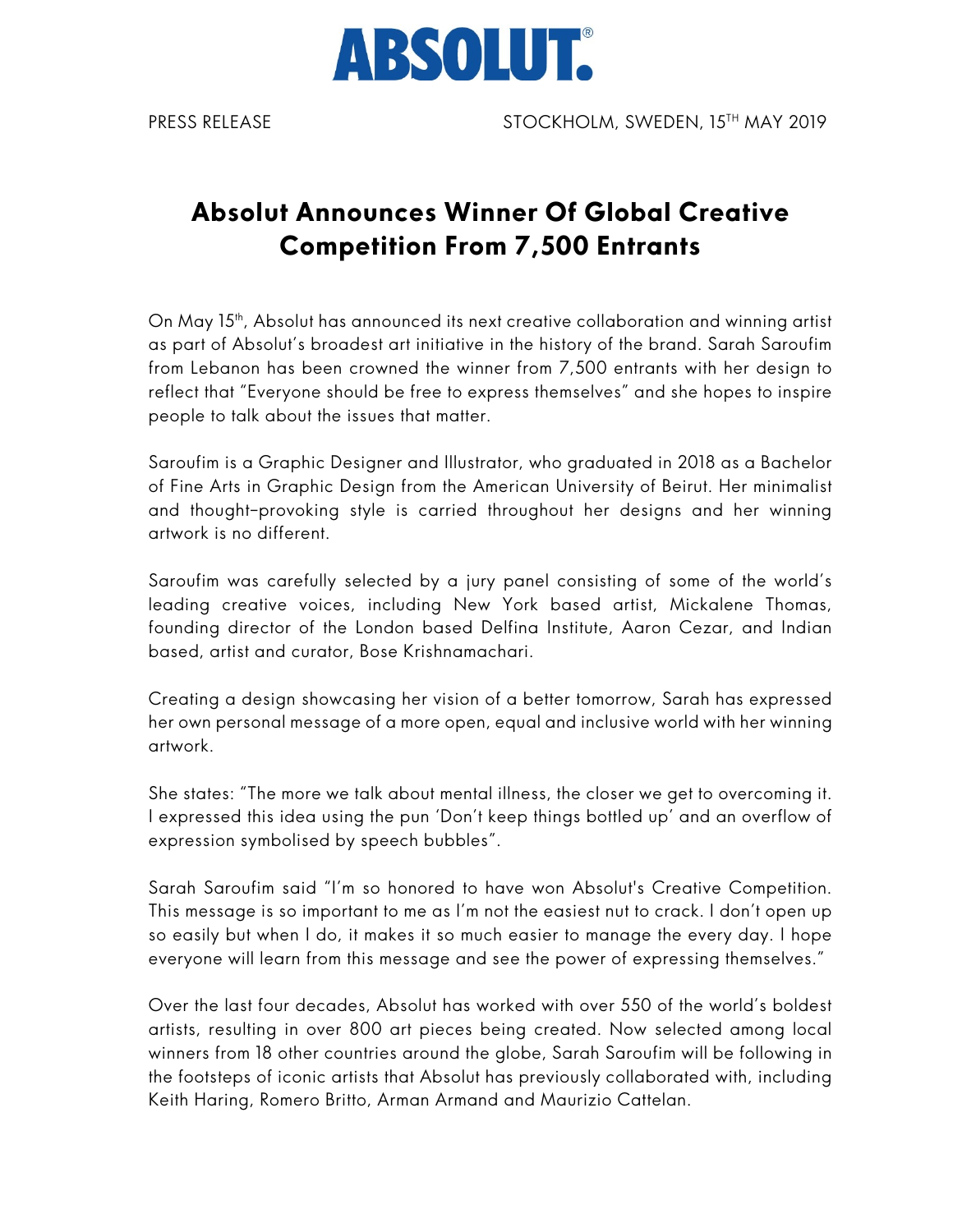## **ABSOLUT.**

Artist and jury member, Mickalene Thomas, said "We're pleased to announce the final winner, Sarah Saroufim from Lebanon, as Absolut's new creative collaboration. This is an incredible achievement to be selected from so many entrants and to be chosen amongst 18 other country winners. Sarah's artwork really stood out and the whole jury panel felt that her design reflected and brought to life the beliefs and values that channel Absolut through her artwork. We're excited to see what the next chapter holds for Sarah and we will see her piece take pride of place in an iconic OOH location to share with people around the world."

Artist and jury member, Aaron Cezar, said: "Sarah's award-winning entry to the Absolut Creative Competition speaks to the urgencies of this time. In an era of posttruth, Saroufim reminds us of the power of having a voice to not only to express but to expose. In Sarah's statement, she expresses her need to overcome mental illness but her work transcends this and demonstrates its strength visually.

While the text 'Don't Keep Things Bottled Up' can be seen as a warning - or be taken as good advice - it can also be read as a playful invitation to let loose and relieve stress and to enjoy sharing the company of others. This involves another kind of opening up, one of friendship, which is the only way in which we can overcome the complex realities, by remembering of Absolut's brand beliefs: No matter where we come from, We are all human."

Artist and jury member, Bose Krishnamachari, said: "Saroufim's work reminds me of one of my curatorial projects in China. The bottled up liquid and liberated bubbles forms the present, for now. We may fill up the bubble with our imagination, a participatory space created by Sarah and, ultimately liberated to Absolut freedom. Her work of simplicity, pressure and pleasure of human imagination, 'For an Image, Faster than light'. Congratulations to all 19 national winners and the absolute, Absolut achiever for greater works and an inspirational world!"

With the aim to celebrate creativity and harness the power artists have to envision and create a better tomorrow, Absolut launched the global Creative Competition in November 2018 with the mission to find the next bold creative voice of the brand. Saroufim's artwork will be displayed on a globally iconic OOH site and she will receive a €20,000 cash prize.

\* END\*

For any additional information please contact Absolutglobal@johndoehub.com